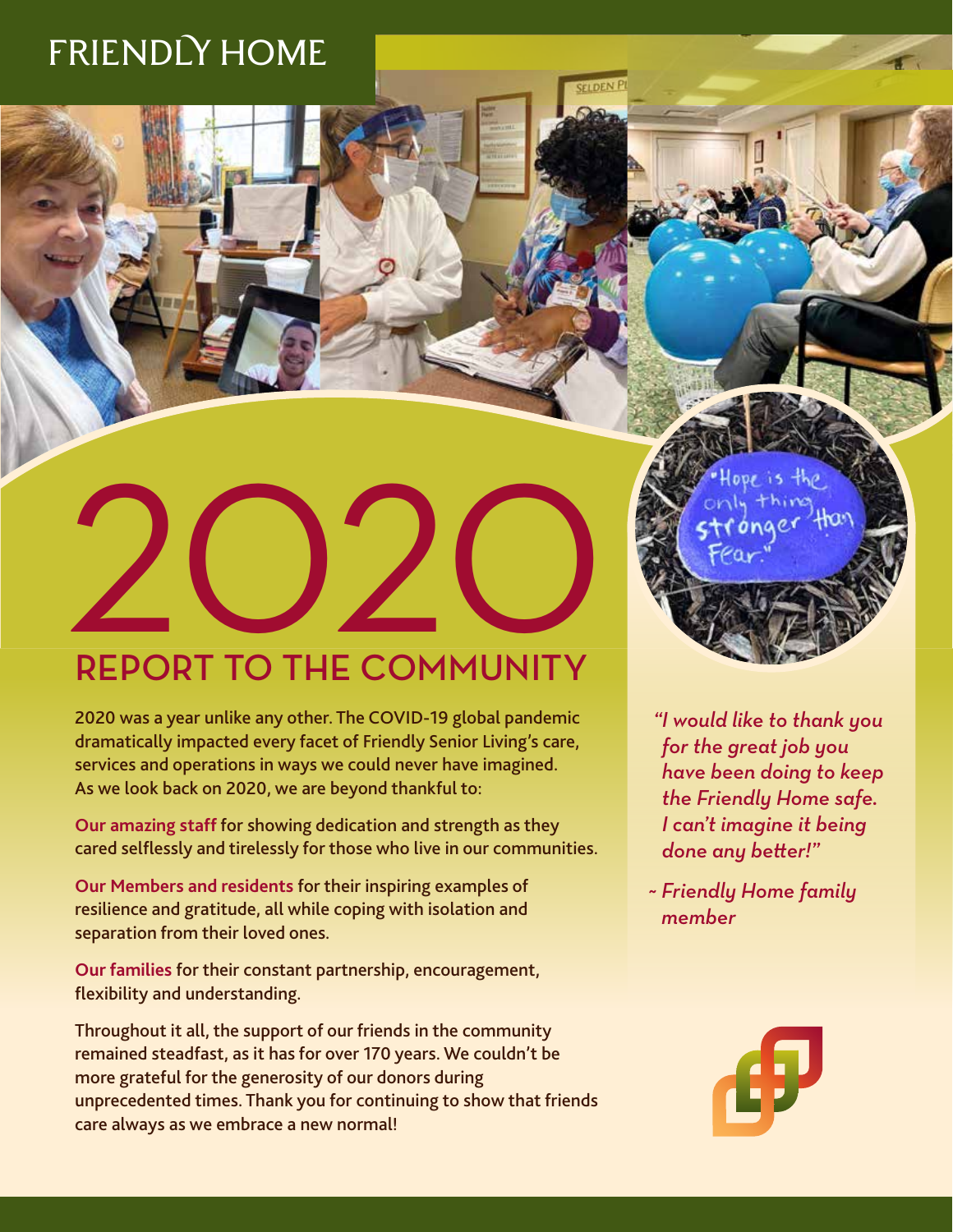## Caring in the Time of COVID

The impact of COVID on the Friendly Senior Living family is immeasurable: providing care for those afflicted with the virus, the heartbreaking sorrow of losing those we held dear, restricted visitation, keeping up with ever changing state and federal regulations, wearing Personal Protective Equipment (PPE) at all times, screening everyone who entered our communities, moving furniture to accommodate social distancing, constant sanitizing, and experiencing feelings of fear, loneliness and anxiety as together we coped in the most challenging of circumstances.

And yet, even in those extraordinary times, we savored moments of joy. Seeing residents light up when they saw the faces of their families, even if on an iPad or through a window. Receiving countless expressions of support from the community through notecards, flowers, drawings and messages of encouragement. Bringing flowers and delicious treats door to door to celebrate Linden Knoll's annual Rose Garden Tea. The delivery of sweet sounds by Friendly Home staff musicians as they traveled the hallways with guitars and keyboards. The devotion of volunteers who called our independent living residents on a weekly basis to check in and have a chat. Reimagining ways for residents to continue safely engaging in the things they love to do—painting, crafting, playing games, gardening, exercising, enjoying a cocktail even while in their rooms. Taking a walk outside at Glenmere—even if at a social distance and wearing a mask.

We persevered. We found ways to connect. We discovered strengths we didn't know we had. We came together, and together, we look forward with hope.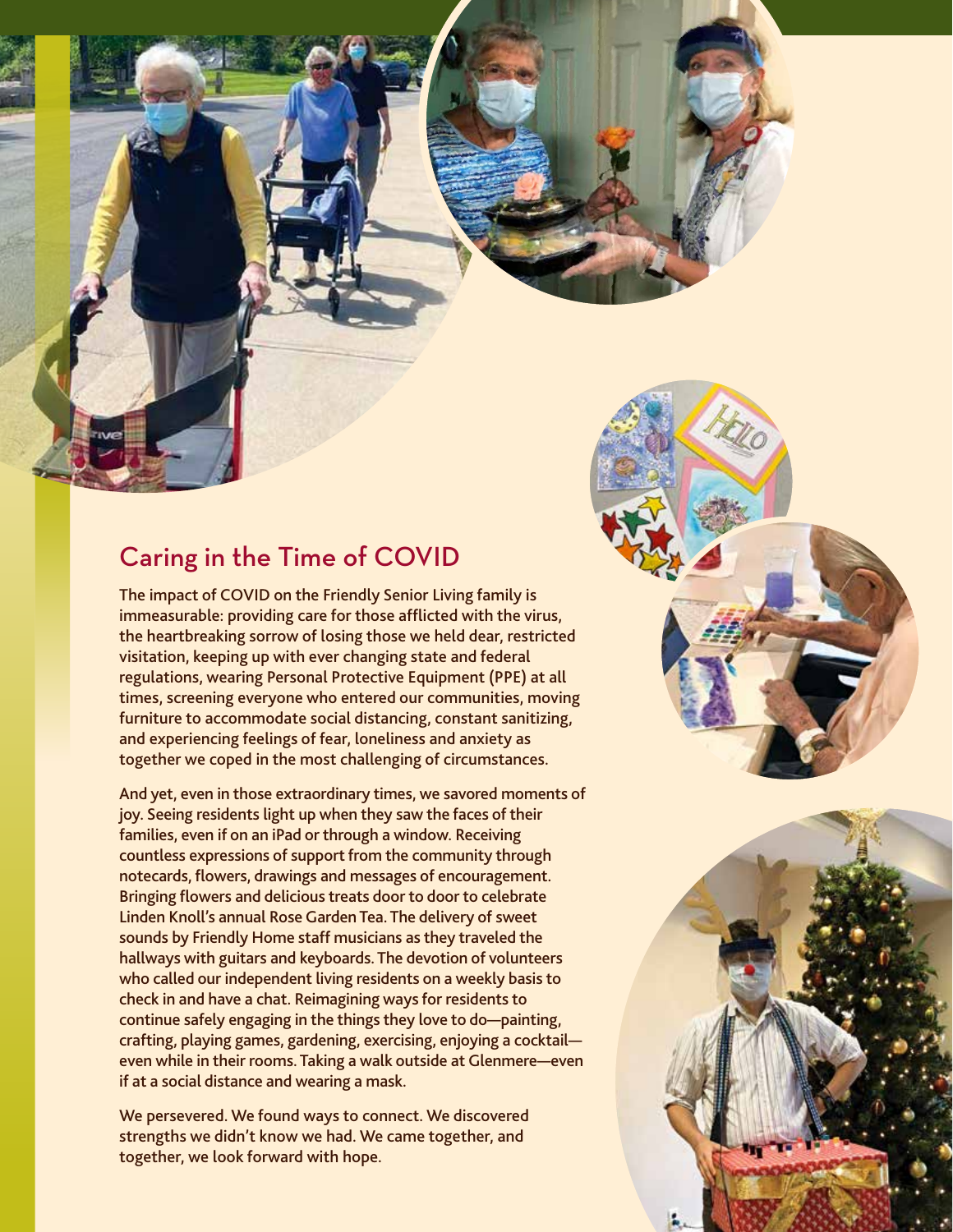$m$ k you

## BEQUESTS AND SPECIAL GIFTS

W.C. Baird Capital Fund Nicholas Brown Estate Marietta H. Dryer Estate Daniel P. Smith Estate

#### MEMORIAL AND TRIBUTE FUND

American Filtration Mr. Clive D. Barnsbee Mr. and Mrs. Tom Biedenbach Mr. and Mrs. Michael J. Blundell Mr. and Mrs. David T. Boland Mr. and Mrs. Paul C. Burns Calvary Automation Systems Mrs. Elaine Carpin Ms. Ann Carr Mackey Ms. Rita Clement Ms. Katherine H. Crumley Rufus Dryer II Estate Mr. and Mrs. Bernard Ernst Ms. Bonnie Fox Ms. Lori Friedman Ms. Karen Genett Mr. and Mrs. Frank P. Geraci, Jr. Ms. Jennifer Hutchins Ms. Joan Hutton-Steward Mrs. Benjamin Kaplan Mr. and Mrs. Jeffrey Kettlehone Mr. Donald Kier Mr. and Mrs. George P. Klee L3 Harris Technologies Mrs. Audrey MacCallum Mr. and Mrs. Joseph Marino Mrs. Janice McCutchan and Mrs. Nancy Winans Ms. Kathy J. Monrad Neuberger Berman Ms. Mary Paille Mr. and Mrs. David J. Parkes Practice Resources, LLC

Ms. Johanna K. Rebres Mr. Tim Coraci, Mr. Danny Deutsch, Mr. Dan Kennelly and Mr. and Mrs. James H. Reynolds Mr. and Mrs. Mitchel Ross Mr. and Mrs. Roger Smithgall Mr. and Mrs. Donald D. Tosti Mr. Roger M. Tuttle and Kendra Tuttle Mr. Douglas E. Ulrich, Esq. Mrs. Mary Ellen Urzetta Mr. and Mrs. Bruce Vassallo Mr. and Mrs. Larry Verstraete Ms. Rose I. Vincent Ms. Dianne Wake Mr. and Mrs. Robert A. Walton Mr. and Mrs. William F. Werner

#### ROC THE DAY FUND

Ms. Melissa Jadlos Mr. and Mrs. Bill Keenan Ms. Sandra Lynch Mr. Thomas Palumbo Dr. & Mrs. David J. States

## STAFF APPRECIATION FUND

Miss Marsha Alent Mr. and Mrs. Richard T. Ambeau Mr. and Mrs. Brian Anauo Mr. and Mrs. Robert R. Anderson Ms. Helen I. Arnold Mrs. Barbara A. Balzano Mr. and Mrs. Norm J. Bartz Ms. Sandra S. Brown Ms. Linda A. Camp Mr. and Mrs. James Cantin Mrs. Elaine Carpin Ms. Karen Cecchini Mr. and Mrs. Joseph Clement III Ms. Barbara and Ms. Christine Colucci Mr. and Mrs. Donald F. Coon Mrs. Jane Cordaro Mr. R. James Cromwell

Ms. Katherine H. Crumley Mr. and Mrs. Gary DeWitt Mr. George J. Dormer Mr. and Mrs. Thomas M. Edwards Mr. and Mrs. Edward Fess Mr. and Mrs. Matthew H. Fronk Ms. Rachel A. Graber and Mr. Mark E. Hahn Mrs. Carol Gray Mr. Keith Grierson Ms. Monica Guardino Mr. and Mrs. Robert Hardie Ms. Betty Harper Ms. Susan E. Hayes Mr. and Mrs. William A. Henion Ms. Dianne Hider Mr. and Mrs. Jeffrey Huber Dr. Pamela Hufnagel IBM Corporation Matching Grants Program Mr. and Mrs. Matthew Jenks Ms. Arlene M. Kilian Mr. and Mrs. Richard Killian, Eric Killian and Sheila Killian Mrs. Rosalie Kloner Mr. and Mrs. John Liebschutz Mr. Kevin D. Long AD Longwell Builders, LLC Ms. Kathleen McLaughlin Mrs. Meg McLaughlin Mr. and Mrs. Jon B. McNally Mr. and Mrs. Albert Melita Ms. Debra L. Kirsch and Mr. Randall S. Merlau Mr. and Mrs. Jerry L. Miller Ms. Michele Miller Ms. Lisa Moosbrugger Mr. Brian L. Norton Mr. and Mrs. David Norton O'Connell Electric Company Mr. and Mrs. Christopher Olek Ms. Sarah Orgass Ms. Sharon J. Potter Ms. Sara A. Rich Mr. Peter Ross Mrs. Monica Ryser-Cseri Mr. and Mrs. Victor E. Salerno, Jr. Ms. Louise M. Schiltz Ms. Heatherlyn K. Schoeppich Ms. Elizabeth J. Smith Ms. Joan D. Smith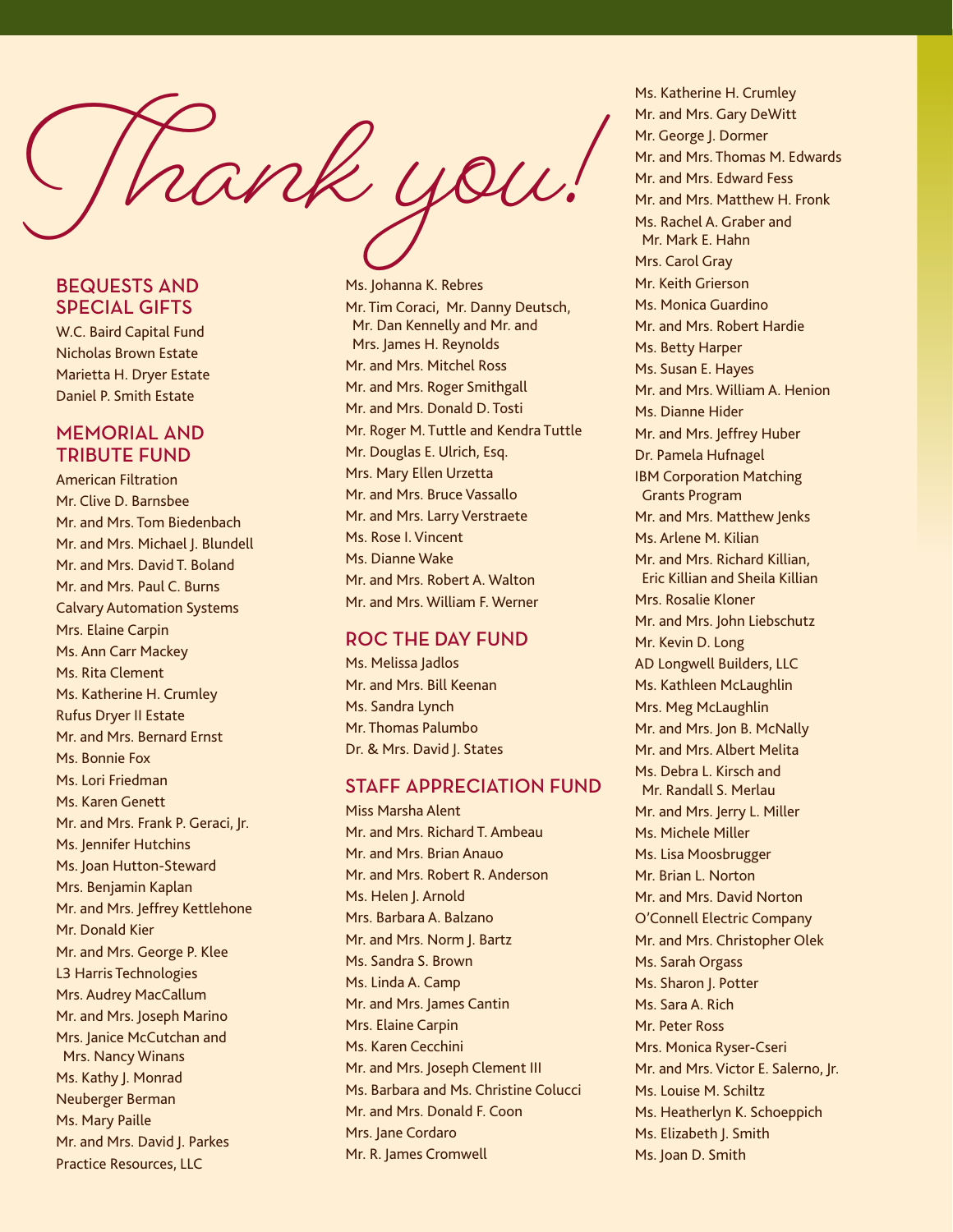

Throughout the crisis, our team of healthcare heroes went above and beyond to make life as comfortable and secure as possible for those we serve. Expressions of support like these from our residents' loved ones were so appreciated!

*"Mom is in the safest possible place. I'm certain that there was absolutely no better place for her than with you and your gifted staff."*

*"A sincere, huge thank you to all your staff for putting yourselves on the front line and doing everything you can to keep our loved ones safe."*

*"The Friendly Home is an outstanding, dedicated organization doing absolutely everything in their power to fight the spread of COVID."*

Mr. and Mrs. Raymond Smith Mr. and Mrs. Stephen J. Snyder Ann H. Stevens and William J. Shattuck at the RACF Mr. and Mrs. William Stevenson Ms. Ellen Teichman Mr. and Mrs. Michael W. Trauscht Mr. and Mrs. Bruce Vassallo Mr. and Mrs. LeRoy Welkley and the Welkley Family Ms. Carol S. Wellman Mr. Craig J. Zicari and Ms. Anne Coon

## STAFF EDUCATION FUND

Mother Cabrini Health Foundation Daisy Marquis Jones Foundation Ms. Nancy Jarose Mr. Arthur Tweet Ralph C. Wilson, Jr. Foundation

## STAFF EDUCATION ENDOWMENT FUND

Dr. and Mrs. David N. Kluge

## UNITED WAY DESIGNATED FUND

Ms. Kimberly DiFrancesco Mr. and Mrs. John Guarino Ms. Ralphine L. Lamonica Ms. Mary Kate Pettine Mr. Raymond Pettine Mr. and Mrs. Theodore F. Spall, Jr.

#### BENEFACTORS (\$1,000+)

Mrs. Geri Biddle Moore and Mr. James Moore Ms. Christine Colucci *In Honor of Philomena Colucci* Mr. and Mrs. John L. Garrett Mr. and Mrs. Mark Gianniny Frank J. Goodwin Estate Mrs. Jane S. Gorsline *In Memory of Crofts K. Gorsline* Mr. Roger Hart *In Memory of Julianna Hart* William, Leris, Laryssa and Richelle Johnson *In Honor of Social Work and Music Therapy* Mr. Louis A. Langie, Jr. *In Memory of Sally Langie* The Harry T. Mangurian, Jr. Foundation, Inc. *In Memory of Aletha M. Jones* Mrs. Linda H. Sage *In Memory of Margaret Hibbard and Burton H. Sage* Mr. and Mrs. Philip Key Wehrheim *In Memory of Marilyn F. Wehrheim* Westminster Barrington Foundation Rudolph and Rose Wollner Charitable Trust

#### PATRONS (\$500 - \$999.99)

 Bell Mechanical *In Memory of Robert Gilman* Mr. and Mrs. Joseph C. Briggs Ms. Barbara Colucci *In Honor of Philomena Colucci* Mr. and Mrs. Glen Cooper Miss Helen M. Douglas Mrs. Gina B. Pacala

Mr. and Mrs. Michael Perrotta Mr. and Mrs. Michael A. Ralph Mr. Arthur Tweet

## SPONSORS (\$250 - \$499.99)

Mr. Paul Agosto  *In Memory of Byron W. Roy* Mrs. Kate S. Bennett *In Memory of Donald S. Bennett* Mr. Andrew J. Burke Mr. and Mrs. Edward H. Carman, IV Mr. and Mrs. Richard G. Coburn *In Memory of Elizabeth S. Coburn* Mr. James Czajkowski Mr. Dan Fultz *In Memory of Helen Fultz* Mr. and Mrs. John B. Henderson Mr. and Mrs. Randy and Denise Hubler Mrs. Jeanne B. Hutchins Johnson & Johnson Matching Gifts Program Mr. John E. Kramer Mrs. John Lawless Mr. Gilbert K. McCurdy *In Memory of Gilbert G. McCurdy* Rev. Thomas Nellis *In Memory of Ann Nellis* Mr. William F. Shafer, III *In Memory of Beatrice H. Shafer* Mr. and Mrs. Edward J. Sigler *In Memory of Theresa Sigler* Mr. Daniel R. Stare Ms. Easter G. Tucker Mr. Jeff Webster *In Honor of Norma Webster*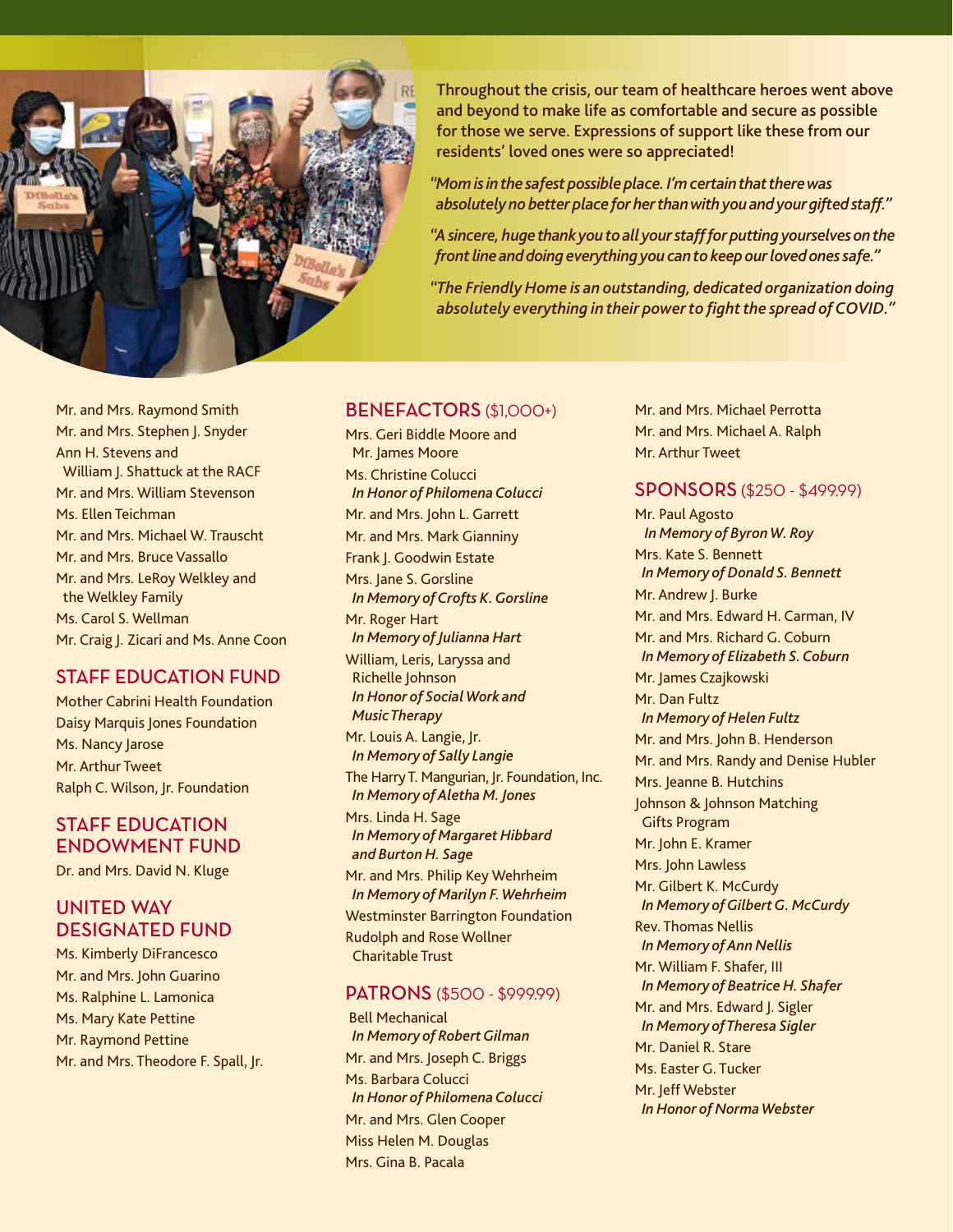#### SUSTAINERS (\$125 - \$249.99)

Mr. and Mrs. Frank W. Allen Mr. Michael F. Buckley Ms. Dianne Carrington-Plano *In Memory of Lawrence P. and Marguerite W. Carrington* Mrs. Anne V. DeClue *In Memory of Vincent C. DeClue and Mary R. Vermeire* Mr. and Mrs. William T. Evans *In Honor of Selden Place and Lee Place Staff* Mrs. Patricia A. Hainen Mr. and Mrs. Kenneth H. Hershey Ms. Sharon Ide and Mr. Gregg E. Johnson *In Memory of Phyllis Ide* Mr. and Mrs. John Liebschutz *In Memory of Jean P. Gallus* Mr. H. Wesley Perkins *In Memory of Rose Perkins* Mr. and Mrs. Stevan Sayre *In Memory of Ione G. Sayre* Mr. Russell A. Sibley *In Memory of Joan L. Sibley* Mr. and Mrs. James Stoffel Ms. Sandra S. Willson *In Memory of Burton H. and Florence V. Sage*

#### SUPPORTERS (\$50 - \$124.99)

Mr. John H. Auer Jr. *In Memory of Rosalyn Auer* Ms. Catherine Ballard *In Memory of Gale A. Ballard* Mr. John R. Bent *In Memory of Beverly Hook* Mrs. Anna Burbank *In Memory of Mary Lippa* Dr. Rosemary Callard-Szulgit *In Memory of Karl Szulgit* Mr. Milton Camhi *In Memory of Ann Camhi* Mr. and Mrs. Christopher Cappy *In Memory of Virginia Cappy* Mr. and Mrs. James T. Carbone *In Memory of Helen Carbone* Mr. Craig Curran Mr. and Mrs. David M. Curtis *In Memory of Matilda Curtis* Mr. and Mrs. Robert Daitz Mrs. Joan Dalberth *In Memory of Salvatore Dalberth* Ms. Sharon Donovan

Mr. and Mrs. Paul W. Dow *In Memory of Dorothy Dow* Ms. Barbara Fagenbaum and Mr. Neil Fagenbaum *In Memory of Gerhard Koegst* Ms. Andrea Faulkner *In Memory of Bettilu Faulkner* Ms. Carolyn Finley *In Memory of Rose M. Bezner* Genesee Glass & Mirror *In Honor of our veterans* Ms. Grace Gullo *In Memory of Christopher Gullo* Ms. Dorothy Hallidy *In Memory of Leslie DiVerdi* Mr. Theodore T. Heinrich and Ms. Laura Reitter Mr. and Mrs. Thomas Hicks *In Memory of Eloise and Norman Hicks* Mr. and Mrs. Thomas Hogan *In Memory of Lillian Anderson* Mrs. Mary Jo Hultz *In Memory of Jack Hultz* Ms. Nancy Jarose *In Memory of Patt Guerette* Mrs. Janet Jennison *In Memory of Marion G. Baker* Mrs. Barbara Lazor Ms. Jo Anne S. Leetz *In Memory of Paul and Sarah Sorce* Malm Family Charitable Fund Mr. and Mrs. Harold J. Marchant *In Memory of Crofts K. Gorsline* Mr. and Mrs. Karl Marsiglio Mr. R.E. Moore *In Memory of Ted Vangellow* Mr. Lawrence Oberlies *In Memory of Martha V. Oberlies* Mr. and Mrs. Dan Parr Mr. and Mrs. Jonah Patel *In Memory of Mary Mularz* Mr. and Mrs. David Poland *In Memory of C. Rosalind Russell* Dr. and Mrs. Jerrold Poslusny *In Memory of Helen C. Petit* Ms. Linda E. Postler Mr. Douglas Punt *In Memory of Beryl B. Punt* Mr. and Mrs. Ronald Rank *In Memory of Ruby Rank* Mr. and Mrs. Stanley Refermat Mr. and Mrs. Rand Reithel *In Memory of Marilyn and Raymond Reithel*



#### *Dear Friendly Home Heroes,*

*2020 has asked you to rise up for so many others, and now this vaccine is here for you, for your family, for your co-workers, and for Members like my Mom.*

*There are historic moments in life that we all look back on and are often asked "Where were you when..." - when Kennedy was shot...when the towers came down...etc.*

 *You will be asked one day, "Where were you during the Global Pandemic of 2020?" You were at the Friendly Home and part of a team that made a difference by saving lives.* 

*Thank you for continuing to make a difference and for getting the vaccine. We appreciate you!*

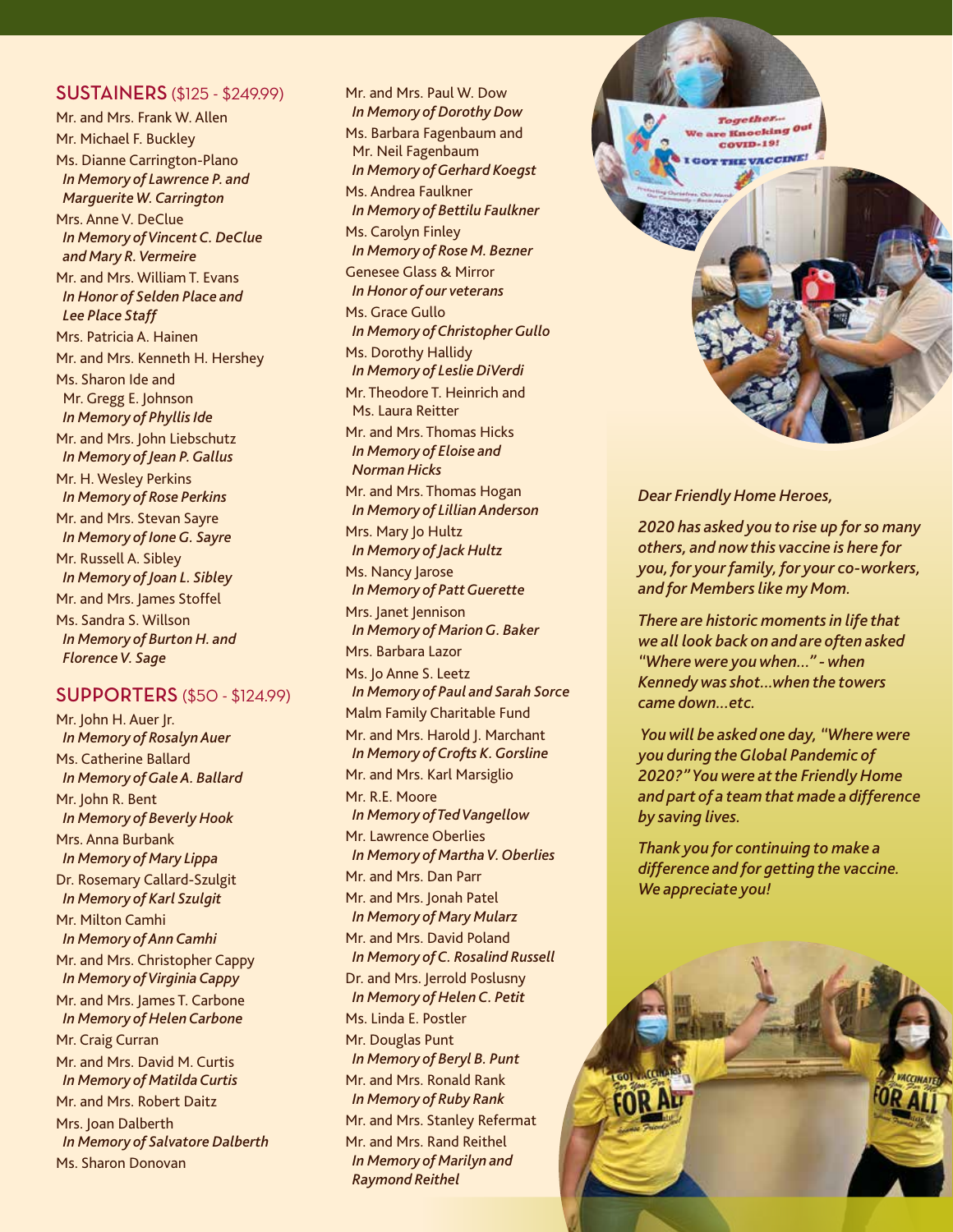Mr. and Mrs. Jonathan P. Roberts *In Memory of Eloise Ungvarsky* Mr. and Mrs. LaRon Rowe Mrs. Susan Russell *In Honor of John L. Crandall* Mr. and Mrs. William L. Shaw Mr. Scott Simpson and Mrs. Caryn Kiehl-Simpson Mrs. Elizabeth Soffer Mr. and Mrs. Samuel Stearns *In Memory of Mary Lippa* Mr. and Mrs. Robert C. Sutliff Mr. and Mrs. Robert K. Thomson Ms. Cynthia L. Townson Mrs. Judith Tyle *In Memory of Mary Agnes Foote* Mrs. Wanda Ward *In Memory of Dr. William D. Ward, Sr.* Ms. Virginia Weinstein *In Honor of the excellent service provided by Rehab staff* Mr. and Mrs. Paul Whitbeck Mrs. Margie Wiest *In Memory of Joseph Wiest* Mrs. Betsy Williams *In Memory of Beverly B. Moll*

Mr. and Mrs. Bruce Winner *In Memory of Frances Barone, Mary Jane Berry and Josephine Marszalek*

#### CONTRIBUTORS (\$1 - \$49.99)

Mr. George Antoniades *In Memory of Betty Antoniades* Mr. and Mrs. Alphonse J. Bellavia Mr. Ivan P. Boss *In Memory of Nancy Boss* Mr. and Mrs. Steve Carlucci *In Memory of Marion Carlucci* Mr. Ripon Dhar *In Honor of senior citizens* Mr. and Mrs. James Downs *In Memory of Blanche K. Morgan* Mr. and Mrs. Robert G. Fisher Ms. Barbara Herr Ms. Mary K. Hoch Ms. Donna F. Horton Ms. Dana Howe *In Honor of Donna F. Horton* Mr. and Mrs. Richard M. Humphreys Mrs. Benjamin Kaplan Ms. Laurette Krehling Mrs. Carol A. May

Mrs. Phyllis McCauley Ms. Marilyn McClellan *In Memory of Rev. Robert and Evelyn Gray* Ms. Karen McIver Mr. and Mrs. Edwin L. Meyering Mr. and Mrs. Raymond E. Naber, Jr. Mr. and Mrs. Charles A. Nado *In Memory of Mary Rob* Mr. and Mrs. Joseph R. Parker, Jr. Mr. and Mrs. Michael Perry Mrs. Mary D. Rankin *In Honor of the wonderful staff* Mrs. Janice Ridley Mr. and Mrs. Richard Roush Mr. William L. Rumbold *In Memory of Patricia Rumbold* Mrs. Mary Ellen Urzetta *In Memory of Sam Urzetta*

ha ...

Life is gradually beginning to return to what it looked like before the pandemic. We will never forget it, and are forever changed in many ways. Yet hope springs eternal! Throughout the Friendly Senior Living communities, we are embracing what we may have taken for granted pre-pandemic—feeling a sense of safety, hugging a loved one, spending time with friends, dining together, visiting the beauty salon, enjoying the great outdoors, going shopping, taking sightseeing trips and so much more!

## *Yeah, we're all tired of this*

*But we won't let it make us tired of living in this moment (This is hard, but we will make it if we take it by the moment)*

*When we can all be one for one another (The moments that we share will be the moments that we care for one another)*

*We're all in this for everyone Everyone We are one*

From *We Are One* (written and composed by Friendly Home Members, families and staff)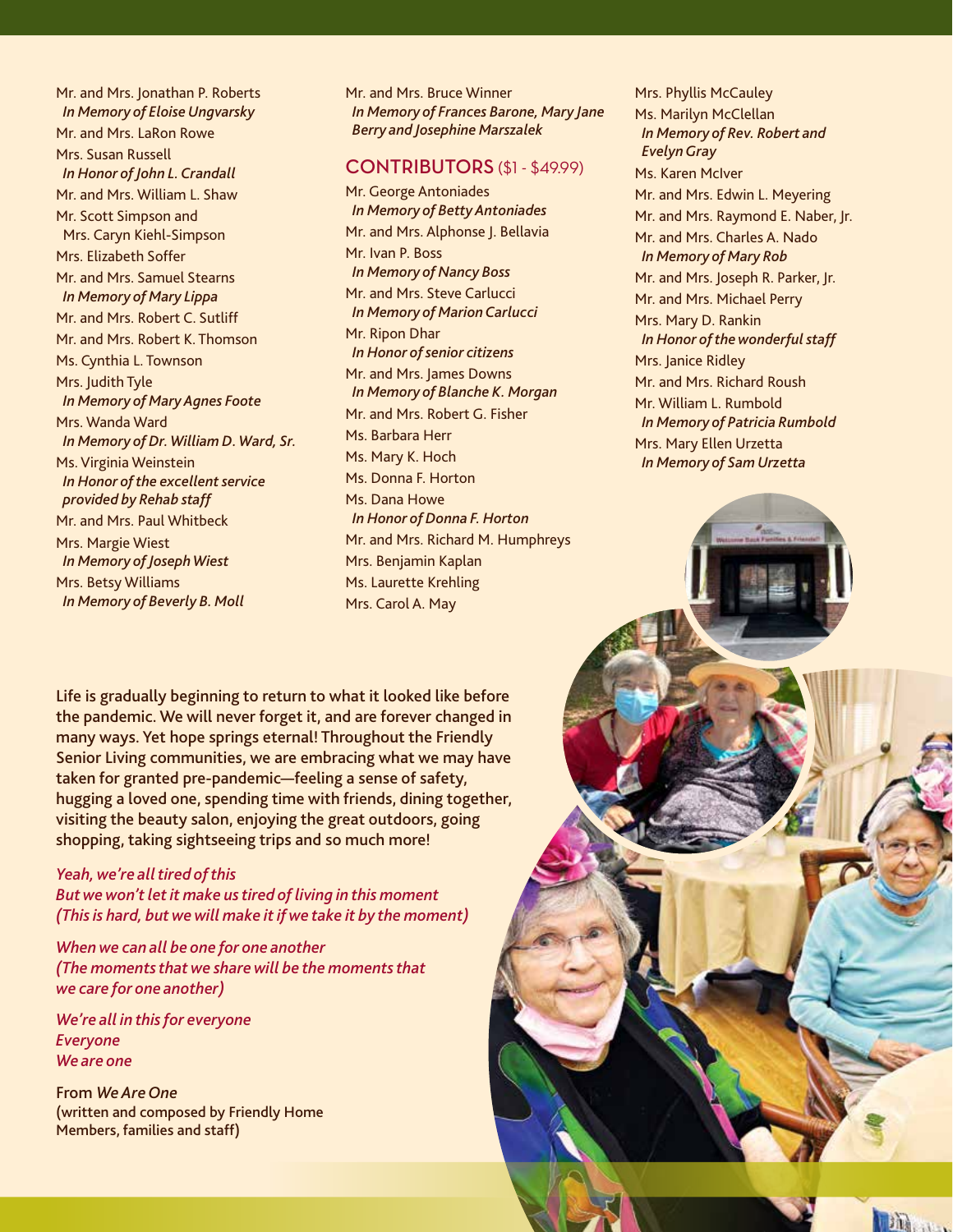# REVENUE AND EXPENSES

|                                       | 2019         | 2020           |
|---------------------------------------|--------------|----------------|
| <b>Operating Revenue</b>              |              |                |
| <b>Revenue for Services Rendered</b>  | \$27,721,622 | \$25,651,219   |
| <b>Other Operating Revenue</b>        | \$224,104    | \$2,229,662**  |
| <b>Total Operating Revenue</b>        | \$27,945,726 | \$27,880,881   |
| <b>Operating Expenses</b>             |              |                |
| <b>Patient Care and Services</b>      | \$16,283,950 | \$17,829,179   |
| <b>Plant Operations</b>               | \$2,799,704  | \$3,753,722    |
| <b>Administration and General</b>     | \$4,100,375  | \$3,523,045    |
| Assessment                            | \$1,495,380  | \$1,424,007    |
| <b>Depreciation and Interest</b>      | \$2,761,288  | \$2,685,347    |
| <b>Total Operating Expense</b>        | \$27,440,697 | \$29,215,300   |
| (Loss) Income from Operations         | \$505,029    | (51, 334, 419) |
| <b>Non-Operating Income (Expense)</b> | \$3,335,237* | \$2,838,218*** |
| <b>Surplus (Loss/Deficit)</b>         | \$3,840,266  | \$1,503,799    |

\*Includes an increase on return on investment activities and capital campaign donations. \*\*Includes HHS grant revenue and prior year income \*\*\*Includes an increase on return on investment activity and capital campaign donations